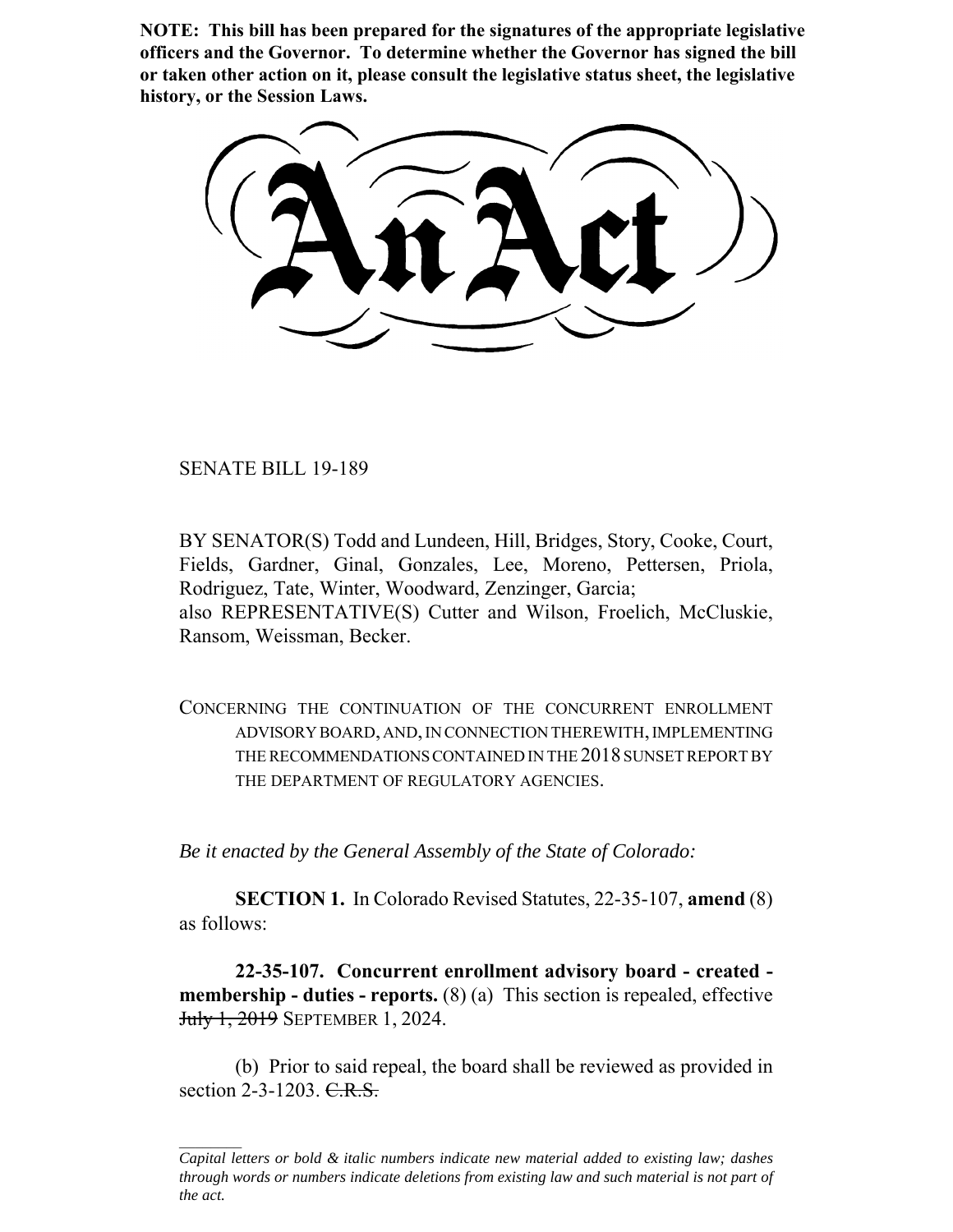**SECTION 2.** In Colorado Revised Statutes, 2-3-1203, **repeal**  $(8)(a)(III)$  as follows:

**2-3-1203. Sunset review of advisory committees - legislative declaration - definition - repeal.** (8) (a) The following statutory authorizations for the designated advisory committees will repeal on July 1, 2019:

(III) The concurrent enrollment advisory board created in section  $22-35-107, C.R.S.;$ 

**SECTION 3.** In Colorado Revised Statutes, 2-3-1203, **add**  $(15)(a)(VI)$  as follows:

**2-3-1203. Sunset review of advisory committees - legislative declaration - definition - repeal.** (15) (a) The following statutory authorizations for the designated advisory committees are scheduled for repeal on September 1, 2024:

(VI) THE CONCURRENT ENROLLMENT ADVISORY BOARD CREATED IN SECTION 22-35-107.

**SECTION 4. Safety clause.** The general assembly hereby finds,